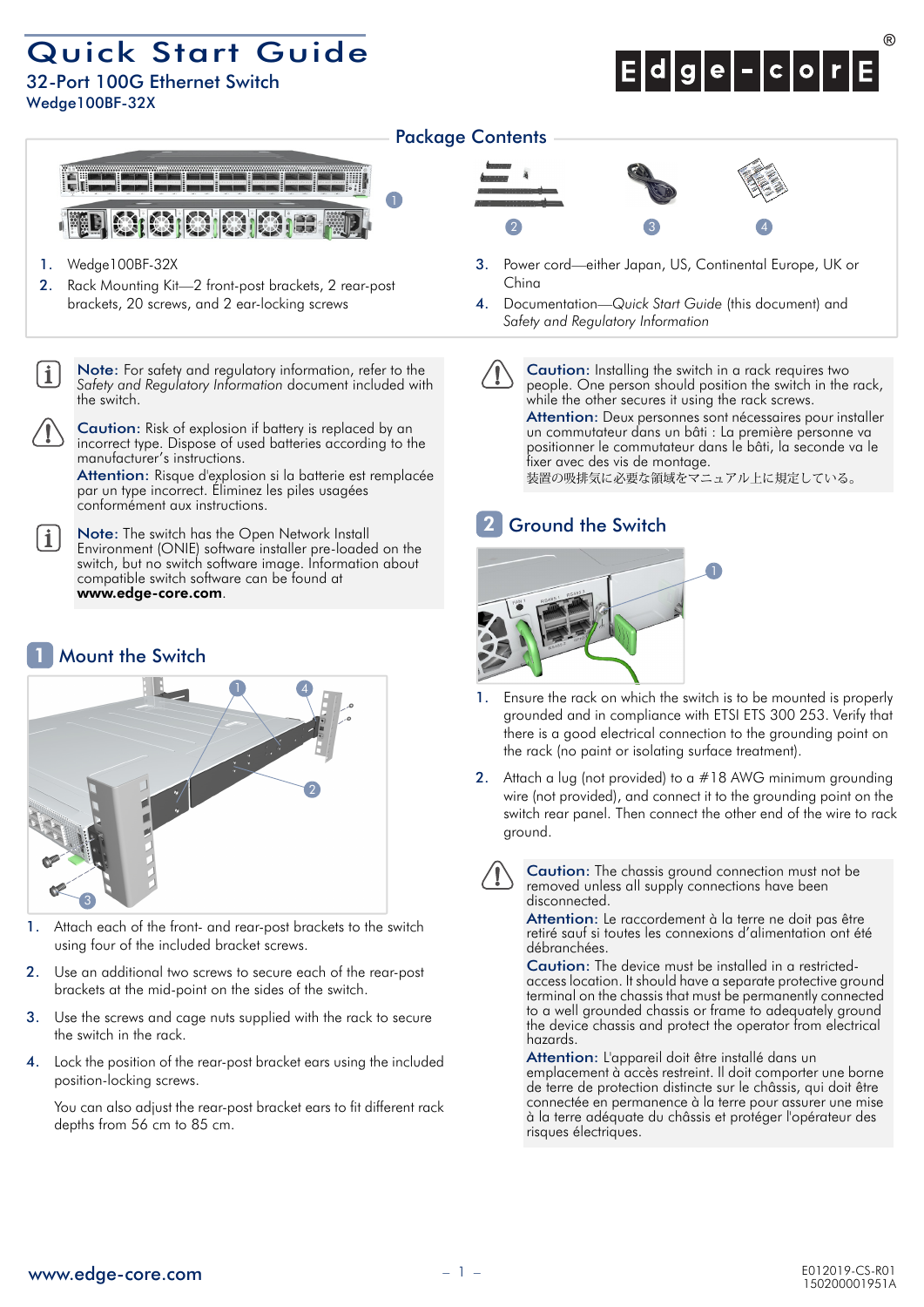#### Connect Power 3



- 1. Install two universal AC power supply units (PSUs) in the switch.
- 2. Connect an external AC power source to the PSUs.

Caution: Use the AC power cord supplied with the switch. For International use, you may need to change the AC line cord. You must use line cord sets that have been approved for the socket type in your country.

Attention: Utilisez le cordon d'alimentation secteur fourni avec le commutateur. Pour une utilisation internationale, vous devrez peut-être changer le cordon d'alimentation. Vous devez utiliser des jeux de cordons d'alimentation approuvés pour le type de prise de votre pays.

#### Verify Basic Switch Operation 4



- 1. Verify basic switch operation by checking the SYS LED.
- 2. When operating normally, the SYS LED should be on green.

### Connect Network Cables 5



- 1. Connect a 100-ohm Category 5e (or better) twisted-pair cable to the 1000BASE-T RJ-45 Management port.
- 2. Connect network cables to QSFP28 interfaces:
	- ◆ If you are connecting fiber optic cables, install QSFP28 fiber transceivers and then connect fiber optic cabling to the transceiver ports.

The following transceivers are supported:

- CLR4 100G
- ◆ LR4/LR4-lite 100G
- ◆ CWDM4 100G
- ◆ OpenOptic 100G
- ◆ If you are using twinax copper cables (DAC cables) for port connections, connect the QSFP28 transceivers on the end of the DAC cables directly into the QSFP28 slots.

The QSFP28 ports can be configured as single-lane 100G mode, dual-lane 50G mode, single-lane 40G mode, fourlane 25G mode, or four-lane 10G mode. The following cable types are supported:

- ◆ 100 GbE to QSFP28 100 GbE cable: 1 m, 2 m, and 3 m
- ◆ 100 GbE to 2xQSFP28 50 GbE split cable (Y-cable): 1 m, 2 m, and 3 m
- 100 GbE to 4xSFP28 25 GbE fanout cable: 1 m, 2 m, and 3 m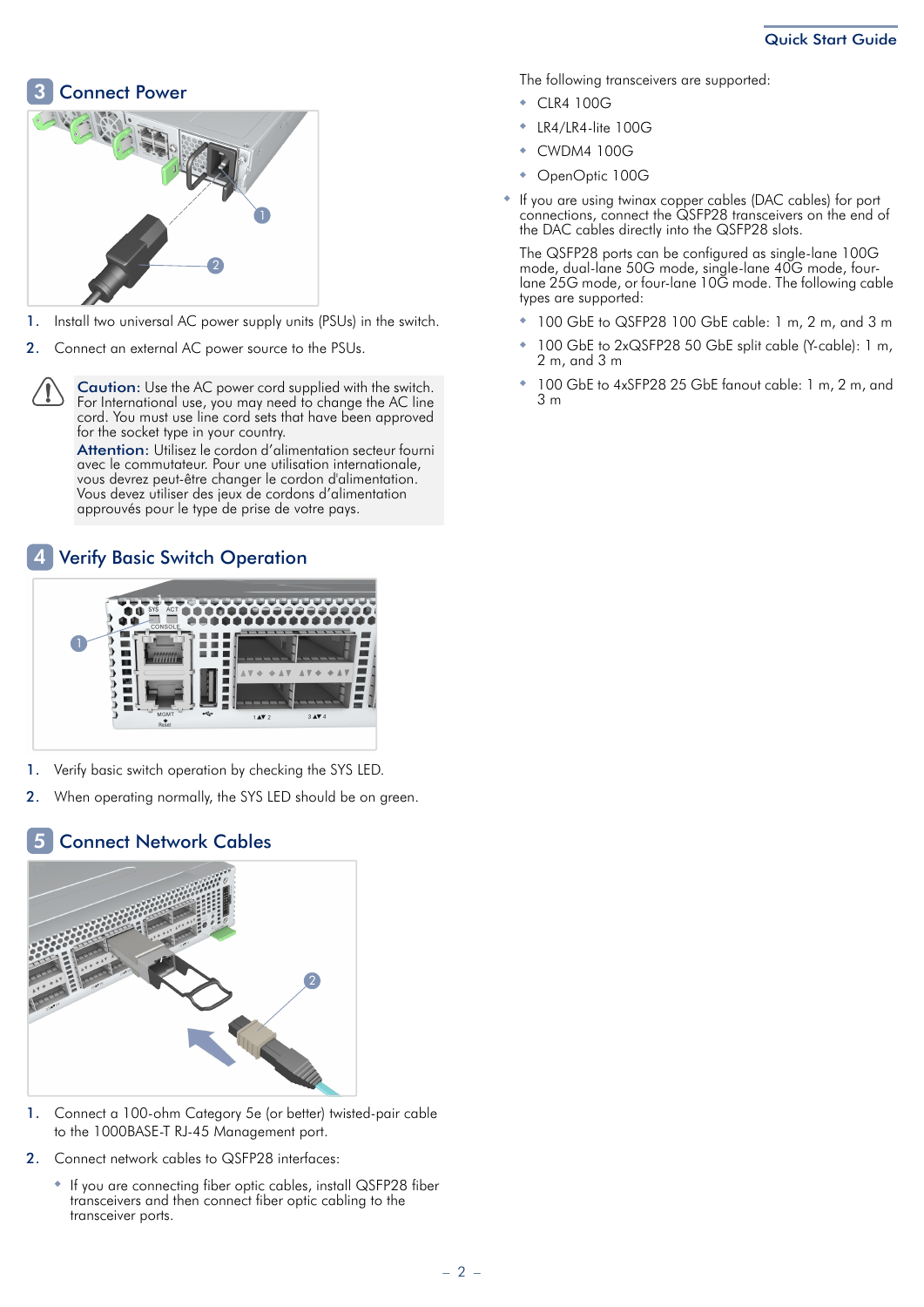## Hardware Specifications

## Switch Chassis

| Size (WxDxH)    | 440 x 507 x 44 mm (17.32 x 19.97 x 1.73<br>inches)                                                                              |  |  |  |
|-----------------|---------------------------------------------------------------------------------------------------------------------------------|--|--|--|
| Weight          | $9.8 \text{ kg} (21.61 \text{ lb})$                                                                                             |  |  |  |
| Temperature     | Operating: $5^{\circ}$ C to $45^{\circ}$ C (41 $^{\circ}$ F to 113 $^{\circ}$ F)<br>Storage: -40° C to 70° C (-40° F to 158° F) |  |  |  |
| Humidity        | Operating: 10% to 90% (non-condensing)                                                                                          |  |  |  |
|                 | Power Consumption 512 Watts maximum                                                                                             |  |  |  |
| AC 600W PSU     |                                                                                                                                 |  |  |  |
| Power Rating    | 100-240 VAC, 50-60 Hz, 600 Watts                                                                                                |  |  |  |
| AC Input        | 100-240 VAC, 50-60 Hz, 8-3 A                                                                                                    |  |  |  |
| AC/DC 1100W PSU |                                                                                                                                 |  |  |  |
| AC Input        | 100-127 VAC, 50-60 Hz, 8 A                                                                                                      |  |  |  |

| $\sim$ $\sim$ $\sim$ $\sim$ | $100 - 127 - 17107 - 00001127 - 0711$<br>200-240 VAC, 50-60 Hz, 4 A |
|-----------------------------|---------------------------------------------------------------------|
| DC Input                    | 200-300 VDC, 4A                                                     |

## Regulatory Compliances

| Emissions | EN 55032:2015+AC:2016, Class A<br>EN 61000-3-2:2014, Class A<br>EN 61000-3-3:2013<br><b>FCC Class A</b><br><b>VCCI Class A</b><br>CCC (GB9254-2008, Class A) |
|-----------|--------------------------------------------------------------------------------------------------------------------------------------------------------------|
| Immunity  | EN 55024:2010+A1:2015<br>IEC 61000-4-2/3/4/5/6/8/11                                                                                                          |
| Safety    | CSA 22.2 No 60950-1 & UL60950-1<br>IEC/EN60950-1<br>GB4943.1-2011                                                                                            |

## Power and Battery Safety



Warning: If your switch uses a lithium battery, do not attempt to replace the battery yourself. Return the switch to the manufacturer for battery replacement.

Avertissement: Si votre commutateur utilise une batterie au lithium, n'essayez pas de la remplacer vous-même. Renvoyez le commutateur au fabricant pour le remplacement de la batterie.



If the switch contains lithium batteries that are encased in a sealed chassis, do not attempt to open the sealed chassis under any circumstances.

Si le commutateur contient des batteries au lithium enfermées dans un châssis scellé, n'essayez en aucun cas d'ouvrir le châssis scellé.

Risk of explosion if the battery is replaced by an incorrect type. Dispose of used batteries according to the instructions.

Risque d'explosion si la batterie est remplacée par un type incorrect. Éliminez les piles usagées conformément aux instructions.

Caution - Risk of Electrical Shock: To disconnect power, remove all power cords from the unit.

Attention - Risque de Choc Électrique: Pour débrancher, l'alimentation électrique, veuillez assurer tous les cables d'alimentation sont retires de l'unite.



注意 - 感電の危 : **電源を切る場合は 、電源コ - トを本装置から抜いて**<br>くたさい<br>注意 - 有觸電的危險: 如要切斷電源 , 請將全部電源線都從機器上拔掉

| ------- | 注意 - 有觸電的危險: 如要切斷電源 . |  | 請將全部電源線都從機器上拔掉                     |
|---------|-----------------------|--|------------------------------------|
|         |                       |  | 注意 - 有触电的危险:如要切断电源 、请将全部电源线都从机器上拔掉 |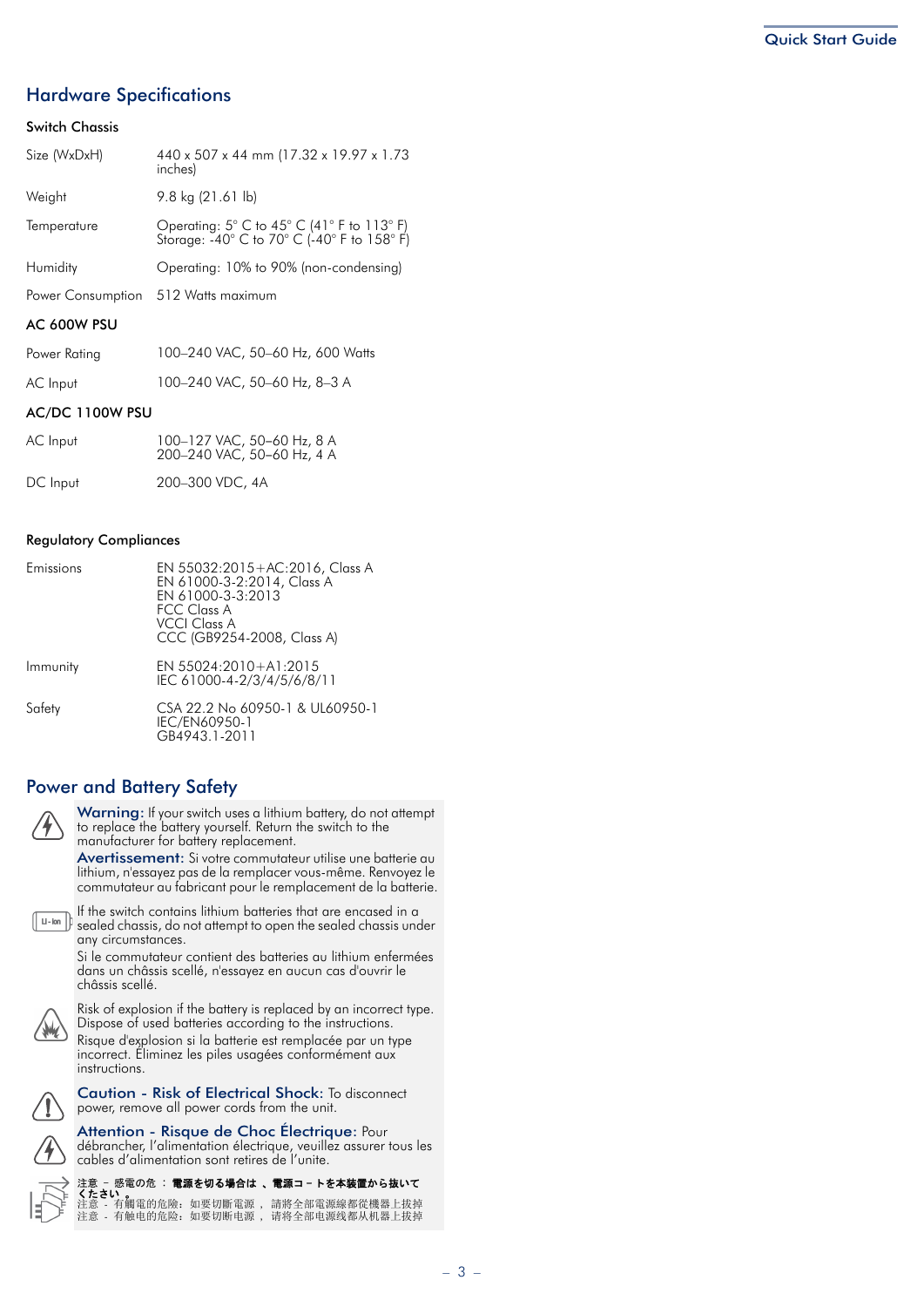快速入门指南 32 端口 100G 以太网交换机 Wedge100BF-32X

# $E|d|g|e|-|c|o|r|E$

## 包装清单



- **1.** Wedge100BF-32X
- **2.** 机架安装套件 —2 个前柱支架,2 个后柱支架,20 个螺丝, 2 个耳锁定螺丝
- $\mathbf{1}$ 注意: 有关安全和管制信息, 请参阅交换机随附*安全和 管制信息*文档。

小心: 如果换上类型不正确的电池会有爆炸危险。按照 制造商的说明报废用过的电池。

注意:本交换机上已预装了 Open Network Install Environment (ONIE) 软件安装程序, 但没有交换机软件映 像。在以下网站可以找到有关兼容交换机软件的信息: **www.edge-core.com**。

## 安装交换机

 $\mathbf{i}$ 



- **1.** 使用四个随附的支架螺丝将各个前柱和后柱支架安装到交换 机。
- **2.** 使用另外两个螺丝将每个后柱支架固定到交换机侧面上的中 间点。
- **3.** 使用机架随附的螺丝和卡式螺母将交换机固定到支架上。
- **4.** 使用随附的定位螺丝固定后柱支架吊耳的位置。

此外,还可以调整后柱支架吊耳以适合不同的机架深度,范 围是 56 cm 到 85 cm。

小心:将此交换机安装在机架中时需要两个人。一个人 将交换机放置在机架中,同时另一个人用机架螺丝将其 固定。 装置の吸排気に必要な領域をマニュアル上に規定している。



- **3.** 电源线 日式、美式、欧陆式 , 英国式或中国
- **4.** 文档 快速入门指南 (本文档)以及安全和管制信息

#### 将交换机接地 2



- **1.** 确保要安装交换机的机架已正确接地,并且符合 ETSI ETS 300 253 规范。确认到机架上接地点的电力连接良好 (未经过油漆 或绝缘表面处理)。
- **2.** 将接地片 (未提供)连接到最小 #18 AWG 的接地线 (未提 供),将其连接到交换机后面板上的接地点。然后将电线的 另一端连接到机架 接地端。
	- 小心: 在所有电源连接已断开之前不得断开机箱接地连 接。 小心:必须将设备安装在限制访问位置。在机箱上应有

单独的保护接地端子,该端子必须永久连接到接地良好 的机箱或框架以使设备机箱充分接地,使操作人员免受 电击。

#### 连接电源 3



- **1.** 在交换机上安装两个通用交流 电源装置 (PSU)。
- **2.** 将外部交流电源连接到 PSU。



小心:使用交换机随附的 AC 电源线。要在国外使用, 您可能需要更换 AC 电源线。您必须使用所在地已针对 插口类型批准的电源线。